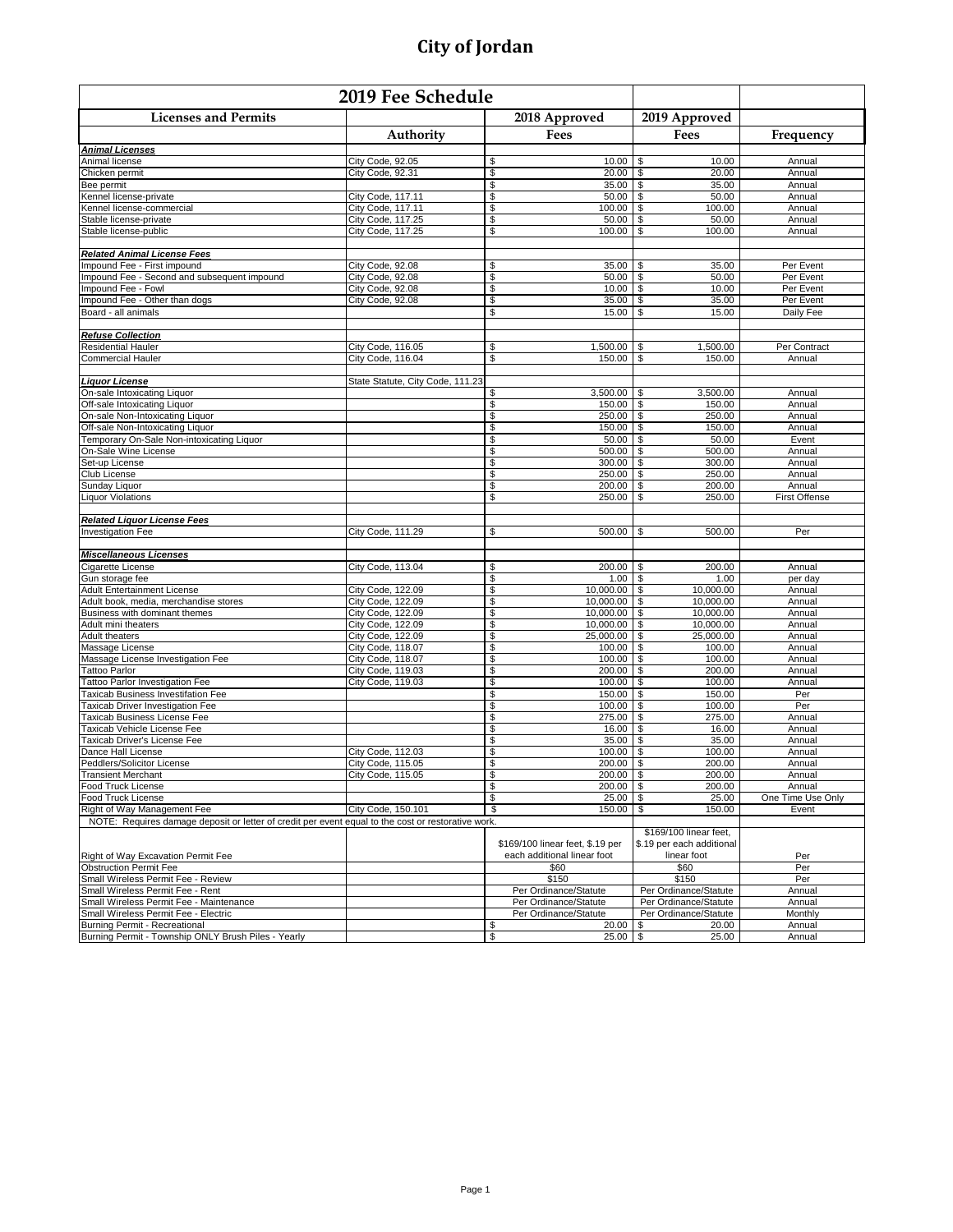| <b>Miscellaneous License Related Fees</b>                                                                                                              |                              | 2018 Approved                  | 2019 Approved          |                  |
|--------------------------------------------------------------------------------------------------------------------------------------------------------|------------------------------|--------------------------------|------------------------|------------------|
| Gambling Permit Investigation Fee                                                                                                                      | <b>State Statute</b>         | 100.00<br>\$                   | 100.00<br>\$           | Application      |
| Adult Entertainment Investigation Fee                                                                                                                  | City Code, 122.09            | \$<br>1,000.00                 | \$<br>1.000.00         | Application      |
| <b>Pawn Shop Fees</b>                                                                                                                                  | City Code, 120.06            |                                |                        |                  |
| Annual License fees                                                                                                                                    |                              | \$<br>1,500.00                 | 1,500.00<br>\$         | Annual           |
| Initial Investigation Fee                                                                                                                              |                              | \$<br>1,000.00                 | \$<br>1,000.00         | Application      |
| New Employee Investigation Fees                                                                                                                        |                              | \$<br>315.00                   | \$<br>315.00           | Event            |
| Electronic Billable Transaction Fee                                                                                                                    |                              | \$<br>1.50                     | \$<br>1.50             | Per Transaction  |
| Manual Billable Transaction Fee                                                                                                                        |                              | \$<br>2.50                     | \$<br>2.50             | Per Transaction  |
|                                                                                                                                                        |                              |                                |                        |                  |
| <b>Zoning and Subdivision Fees</b>                                                                                                                     |                              |                                |                        |                  |
|                                                                                                                                                        | Unless stated otherwise, all |                                |                        |                  |
| Variance-Residential                                                                                                                                   | zoning fees and subdivision  | \$<br>200.00                   | \$<br>300.00           | Application      |
| Variance-Commercial                                                                                                                                    | fees are authorized by City  | 300.00<br>\$                   | 400.00<br>\$           | Application      |
| Code Amendment                                                                                                                                         | Code Ch.154 Zoning and City  | \$<br>300.00                   | \$<br>400.00           | Application      |
| Conditional Use Permit-Residential/Interim Use                                                                                                         | Code Ch.153 Subdivisions,    | \$<br>200.00                   | \$<br>300.00           | Application      |
| Conditional Use Permit-Com.+Ind. /Interim Use                                                                                                          | respectively.                | \$<br>300.00                   | 400.00<br>\$           | Application      |
| Re-zone Request                                                                                                                                        |                              | \$<br>300.00                   | 400.00<br>\$           | Application      |
| Annexation application fee                                                                                                                             |                              | 200.00<br>\$                   | \$<br>200.00           | Application      |
| Annexation Tax Reimbursement Fee (under an Annexation agreement)                                                                                       |                              | \$<br>1,000.00                 | \$<br>1,000.00         | Acre/Application |
| Annexation Tax Reimbursement Fee (No Annexation agreement)                                                                                             |                              | 90,70,50,30,10% of current tax |                        | Application      |
| NOTE: All costs incidental to annexation, whether contested or uncontested are the responsibility of the requesting party.                             |                              |                                |                        |                  |
| These costs will be billed at City cost. Annexation Tax Reimbursement Fee /acre, applicant shall be paid before the City will approve any annexations. |                              |                                |                        |                  |
| Home Occupation Permit                                                                                                                                 |                              | 50.00<br>\$                    | \$<br>50.00            | Application      |
| Special Home Occupation License                                                                                                                        |                              | \$<br>200.00                   | 200.00<br>\$           | Application      |
| Minor subdivision                                                                                                                                      |                              | \$<br>150.00                   | 150.00<br>\$           | Application      |
| Concept Plan                                                                                                                                           |                              | 250.00<br>\$                   | 250.00<br>\$           | Application      |
| <b>Preliminary Plat</b>                                                                                                                                |                              | \$<br>500.00                   | \$<br>500.00           | Application      |
| NOTE: Preliminary Plat will also require a \$2,000.00 escrow payment                                                                                   |                              |                                |                        |                  |
| <b>Final Plat</b>                                                                                                                                      |                              | \$<br>500.00                   | \$<br>500.00           | Application      |
| <b>PUD</b>                                                                                                                                             |                              | 500.00<br>\$                   | \$<br>750.00           | Application      |
| Park land Dedication                                                                                                                                   | 153.11(L)                    |                                |                        | Application      |
|                                                                                                                                                        |                              |                                |                        |                  |
| <b>Related Zoning and Subdivision Fees</b>                                                                                                             |                              |                                |                        |                  |
| Landscape escrow-Residential                                                                                                                           |                              | 2,500.00<br>\$                 | 2,500.00<br>\$         | Per lot          |
| Landscape escrow-Commercial                                                                                                                            |                              | \$<br>5,000.00                 | \$<br>5,000.00         | Per lot          |
| <b>Erosion Control Fee</b>                                                                                                                             | City Code, 150.101           | \$<br>150.00                   | \$<br>150.00           | Per lot          |
| <b>Grading &amp; Excavation Permit</b>                                                                                                                 | City Code, 150.115; 150.063  | 150.00<br>\$                   | 150.00<br>\$           | Event            |
| NOTE: Requires damage deposit or letter of credit per event equal to the cost or restorative work.                                                     |                              |                                |                        |                  |
| Comprehensive Plan Amendment                                                                                                                           |                              | 600.00<br>\$                   | 750.00<br>\$           | Application      |
| EAW                                                                                                                                                    |                              | Cost                           | Cost                   | Application      |
| <b>EIS</b>                                                                                                                                             |                              | Cost                           | Cost                   | Application      |
| Design Review Fee                                                                                                                                      |                              | 150.00<br>\$                   | 150.00<br>\$           | Event            |
| Special Planning Commission Meeting                                                                                                                    |                              | \$<br>200.00                   | \$<br>200.00           | Event            |
| Private Activity Revenue Bond Financing Fee                                                                                                            |                              | \$<br>2,500.00                 | \$<br>2,500.00         | Application      |
| <b>TIF Application Fee</b>                                                                                                                             |                              | 10,000.00<br>\$                | 10,000.00<br>\$        | Application      |
| <b>Tax Abatement Fee</b>                                                                                                                               |                              | 5,000.00<br>\$                 | \$<br>5,000.00         | Application      |
| NOTE: All costs related to TIF & Abatement application including but not limited to legal, fiscal and staff time will be billed at cost to the         |                              |                                |                        |                  |
| developer. These are not reimbursed and are the cost to establish the TIF or Abatement                                                                 |                              |                                |                        |                  |
|                                                                                                                                                        |                              |                                |                        |                  |
| Vacation Easement Application                                                                                                                          |                              | 300.00<br>\$                   | 300.00<br>\$           | Application      |
| Vacation of Street or Alley                                                                                                                            |                              | 500.00<br>\$                   | 500.00<br>\$           | Application      |
| Site Plan Review - On all Commercial permits                                                                                                           |                              | \$<br>150.00                   | \$<br>300.00           | Application      |
|                                                                                                                                                        |                              |                                |                        |                  |
| <b>Attorney Fees</b>                                                                                                                                   |                              |                                |                        |                  |
| Attorney fee for City Work                                                                                                                             | City Code, 31.04             | 150.00<br>\$                   | 154.20<br>\$           | Per Hour         |
| Attorney fee for developments                                                                                                                          |                              | \$<br>220.00                   | \$<br>226.60           | Per Hour         |
| Paralegal                                                                                                                                              |                              | \$<br>96.25                    | \$<br>99.00            | Per Hour         |
|                                                                                                                                                        |                              |                                |                        |                  |
| <b>Engineering Fees</b>                                                                                                                                |                              |                                |                        |                  |
| Mike Waltman, City Engineer                                                                                                                            |                              | $126.50$ \$<br>\$              | 130.50                 | Per hour         |
| Sr. Project Manager or Sr. Principal Engineer/Surveyor                                                                                                 | City Code, 31.07             | \$120.00-\$160.00/Hour         | \$130.00-210.00/Hour   | Per Hour         |
| Sr. Project Manager - Principal Engineer/Surveyor                                                                                                      |                              | \$100.00-160.00/Hour           | \$130.00-185.00/Hour   | Per Hour         |
| Principal Environmental Engineer                                                                                                                       |                              | \$135.00-190.00/Hour           | \$155.00-210.00/Hour   | Per Hour         |
| Senior Transportation Planner                                                                                                                          |                              | \$110.00-170.00/Hour           | \$110.00-170.00/Hour   | Per Hour         |
| Project Manager                                                                                                                                        |                              | \$100.00-145.00/Hour           | \$115.00-165.00/Hour   | Per Hour         |
| Project/Design Engineer/Planner                                                                                                                        |                              | \$60.00-\$135.00/Hour          | \$90.00-145.00/Hour    | Per Hour         |
| Licensed Surveyor                                                                                                                                      |                              | \$75.00-\$135.00/Hour          | \$105.00-150.00/Hour   | Per Hour         |
| Project Surveyor                                                                                                                                       |                              | \$60.00-100.00/Hour            | \$90.00-125.00/Hour    | Per Hour         |
| Specialist(Nat. Resources: GIS; Traffic;Other)                                                                                                         |                              | \$70.00-\$120.00/Hour          | \$75.00-\$130.00/Hour  | Per Hour         |
| Senior Technician                                                                                                                                      |                              | \$70.00-\$130.00/Hour          | \$105.00-\$155.00/Hour | Per Hour         |
| Technician                                                                                                                                             |                              | \$50.00-\$90.00/Hour           | \$90.00-\$120.00/Hour  | Per Hour         |
| Clerical                                                                                                                                               |                              | \$35.00-\$80.00/Hour           | \$70.00-\$85.00/Hour   | Per Hour         |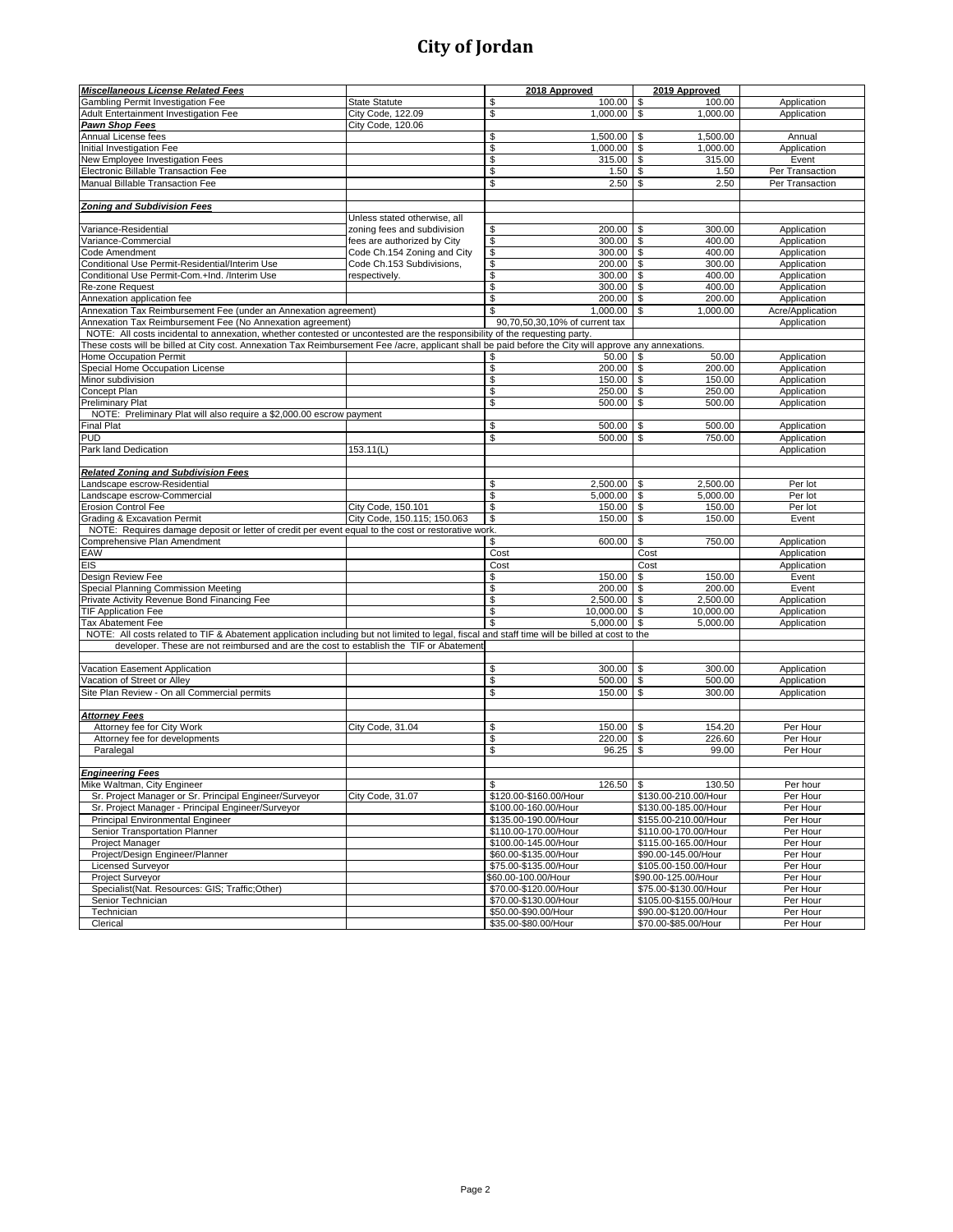|                                                                                                                          |                                   | 2018 Approved        | 2019 Approved        |                            |
|--------------------------------------------------------------------------------------------------------------------------|-----------------------------------|----------------------|----------------------|----------------------------|
| <b>Building Permits and Fees</b>                                                                                         | State Statute, City Code, 150.101 |                      |                      |                            |
| Mechanical Permit - residential (per appliance)                                                                          |                                   | 50.00<br>\$          | \$<br>50.00          | Application                |
| Plumbing Permit - residential                                                                                            |                                   |                      |                      |                            |
| New Construction                                                                                                         |                                   | \$<br>100.00         | 100.00<br>-\$        | Application                |
| 1-5 Fixtures                                                                                                             |                                   |                      | 50.00<br>\$          |                            |
| Septic System Inspection (Per Scott County)                                                                              |                                   | 100.00<br>\$         | \$<br>100.00         | Application                |
| Sign Permit                                                                                                              |                                   | 25.00<br>\$          | 25.00<br>\$          | Application                |
| NOTE: Plus \$ .25/square foot of sign                                                                                    |                                   |                      |                      |                            |
| Sign Permit - Structural                                                                                                 |                                   | \$<br>50.00          | 50.00<br>\$          | Application                |
| NOTE: Building inspection fee based on value.                                                                            |                                   |                      |                      |                            |
| Demolition - residential                                                                                                 |                                   | 100.00<br>\$.        | 100.00<br>-\$        |                            |
| <b>Moving Permit</b>                                                                                                     |                                   | \$<br>200.00         | \$<br>200.00         | Application                |
| Fence                                                                                                                    |                                   | 25.00<br>\$          | \$<br>25.00          | Application                |
| Fence within Easement Agreement                                                                                          |                                   | 75.00<br>\$          | 75.00<br>\$          | Application                |
| Air Conditioners                                                                                                         |                                   | 50.00<br>\$          | 50.00<br>\$          | Application                |
| Fireplaces                                                                                                               |                                   | 50.00<br>\$<br>50.00 | 50.00<br>\$          | Application                |
| Furnaces                                                                                                                 |                                   | \$<br>50.00<br>\$    | \$<br>50.00<br>50.00 | Application                |
| Hot Tub/Spa (5,000 gallons or more)<br>Reroofs - residential                                                             |                                   | \$<br>80.00          | \$<br>\$<br>80.00    | Application                |
| Residing - residential                                                                                                   |                                   | \$<br>80.00          | 80.00<br>\$          | Application<br>Application |
| Underground Sprinkler System                                                                                             |                                   | \$<br>50.00          | \$<br>50.00          | Application                |
| <b>Water Softner</b>                                                                                                     |                                   | \$<br>30.00          | 30.00<br>\$          | Application                |
| Window Replacement - residential                                                                                         |                                   | \$<br>50.00          | 50.00<br>\$          | Application                |
| Door Replacement                                                                                                         |                                   | 50.00<br>\$          | 50.00<br>\$          | Application                |
| Solar PV Systems - residential                                                                                           |                                   |                      | 400.00<br>\$         | Application                |
| All other building permits and fees are based on the value of the improvement per the State Building Code, 1997 Edition. |                                   |                      |                      | Application                |
| <b>Other Administrative Charges</b>                                                                                      | <b>State Statute</b>              |                      |                      |                            |
| <b>NSF Check</b>                                                                                                         |                                   | 30.00<br>S           | 30.00<br>\$          | Event                      |
| Assessment Search                                                                                                        |                                   | 15.00<br>\$          | \$<br>15.00          | Application                |
| Copies (8 1/2"X 11")                                                                                                     |                                   | 0.25<br>\$           | 0.25<br>\$           | Per Copy                   |
| Copies (Larger paper)                                                                                                    |                                   | 0.50<br>\$           | \$<br>0.50           | Per Copy                   |
| Fax Service                                                                                                              |                                   | \$<br>1.00           | 1.00<br>\$           | Per Page                   |
| Notary Service                                                                                                           |                                   | 2.00<br>\$           | 2.00<br>\$           | Per Document               |
| Zoning Ordinance                                                                                                         |                                   | 10.00<br>\$          | \$<br>10.00          | Per Zone                   |
| Subdivision Ordinance                                                                                                    |                                   | 15.00<br>\$          | 15.00<br>\$          | Per Copy                   |
| Comprehensive Plan                                                                                                       |                                   | \$<br>65.00          | \$<br>65.00          | Per Copy                   |
| Water Comprehensive Plan                                                                                                 |                                   | 50.00<br>\$          | 50.00<br>\$          | Per Copy                   |
| Sewer Comprehensive Plan                                                                                                 |                                   | 50.00<br>\$          | 50.00<br>\$          | Per Copy                   |
| Transportation Comprehensive Plan                                                                                        |                                   | \$<br>50.00          | 50.00<br>\$          | Per Copy                   |
| Storm Water Comprehensive Plan                                                                                           |                                   | 65.00<br>\$          | 65.00<br>\$          | Per Copy                   |
| <b>City Budget</b>                                                                                                       |                                   | 50.00<br>\$          | 50.00<br>\$          | Per Copy                   |
| NOTE: Plus \$ .25 per page                                                                                               |                                   |                      |                      |                            |
| Hearing Notices                                                                                                          |                                   | \$<br>10.00          | 10.00<br>\$          | Per Copy                   |
| NOTE: Plus \$ .25 per page                                                                                               |                                   |                      |                      |                            |
| <b>Annual Financial Statements</b>                                                                                       |                                   | 25.00<br>\$          | 25.00<br>\$          | Per Copy                   |
| NOTE: Plus \$ .25 per page                                                                                               |                                   | \$<br>10.00          | 10.00                |                            |
| City Code                                                                                                                |                                   |                      | \$                   | Per Copy                   |
| NOTE: Plus \$ .25 per page<br>Utility Billing List Labels - Print                                                        |                                   | 50.00<br>\$          | 50.00<br>- \$        | Per Copy                   |
| Utility Billing List Labels - Electronic                                                                                 |                                   | \$<br>10.00          | \$<br>10.00          | Per Copy                   |
| Maps-City                                                                                                                |                                   | \$<br>2.00           | 2.00<br>\$           | Per Copy                   |
| Maps-City if mailed                                                                                                      |                                   | 4.00<br>\$           | 4.00<br>\$           | Per Copy                   |
| Maps-Zoning, small                                                                                                       |                                   | 5.00<br>\$.          | 5.00<br>\$           | Per Copy                   |
| Maps-Zoning, large                                                                                                       |                                   | Cost of production   | Cost of production   | Per Copy                   |
| Maps-Park Plan                                                                                                           |                                   | 12.50<br>\$          | 12.50<br>\$          | Per Copy                   |
| Photographs                                                                                                              |                                   | 5.00<br>\$           | 5.00<br>\$           | Per CD                     |
| Reserve Police Officers                                                                                                  |                                   | 20.00<br>\$          | \$<br>20.00          | Per Hour                   |
| Police Officer                                                                                                           |                                   | \$<br>80.00          | \$<br>85.00          | Per Hour                   |
| Forfeiture Vehicle Storage Fee                                                                                           |                                   | \$5.00 per day       | \$5.00 per day       | \$500 maximum              |
| NOTE - tow fees are separate and are set by a private contractor                                                         |                                   |                      |                      |                            |
| Forfeiture Impound Property Release                                                                                      |                                   | 25.00<br>\$          | 25.00<br>\$          | per request                |
| <b>Process Server</b>                                                                                                    |                                   | \$<br>30.00          | 30.00<br>\$          | Event                      |
| CD with data or maps burned to it                                                                                        |                                   | 15.00<br>\$          | 15.00<br>\$          | Per CD                     |
| Video Tapes                                                                                                              |                                   | 25.00<br>\$          | 25.00<br>\$          | Per Tape                   |
| DVD of Meetings                                                                                                          |                                   | \$<br>15.00          | \$<br>15.00          | Per DVD                    |